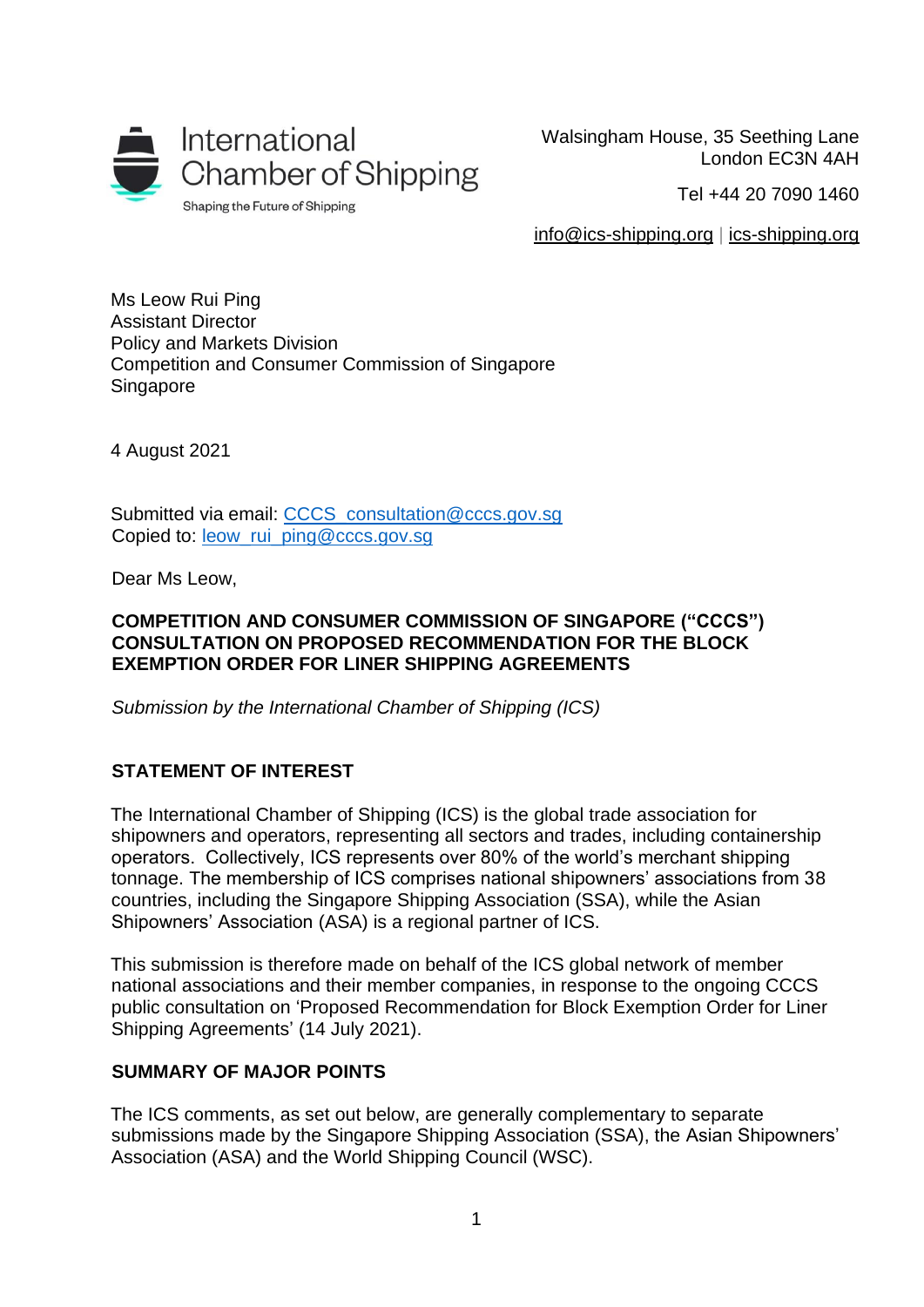Since 2006, through section 36 of Singapore's 'Competition Act', the government of Singapore has continued to exempt liner shipping agreements from section 34 of the Act, which bans anti-competitive agreements.

This 'block exemption order (BEO)' grants legal certainty to liner shipping companies, which allows them to increase and enhance the services they provide, while maximising efficiency by sharing vessels in a way that fulfils the net economic benefit criteria set out in section 41 of the Competition Act, i.e., they contribute to improving distribution, while promoting economic progress and fostering increased competition among liner shipping companies.

ICS therefore kindly requests that CCCS propose an extension of the BEO for an additional period of five years instead of three. A longer extension would increase legal certainty and allow the industry to continue to make substantial investments (in the billions of dollars) – towards new ships and equipment – with confidence. This would in turn help to further develop and deliver the maritime services on which national economies, including Singapore, rely upon so heavily.

# **ICS COMMENTS AND RESPONSES TO CONSULTATION QUESTIONS**

# **ICS views on the proposal to extend the BEO in respect of vessel sharing agreements and price discussion agreements for feeder services**

Having reviewed the current CCCS proposal to extend the BEO, ICS supports the substance of the Commission's preliminary recommendations, noting with appreciation that those conclusions were based on recent market developments in the liner shipping industry, the international regulatory landscape governing LSAs, and consultation with various industry stakeholders, including liner shipping companies, freight forwarders, importers and exporters.

More specifically, ICS fully supports the proposed recommendations on Paragraph 5a. of the consultation document, in which CCCS determines that LSAs generate net economic benefits in respect of VSAs for liner shipping services. With respect to Price discussion agreements for feeder services (Paragraph 5b.), ICS has no policy position as explained elsewhere in this document (see page 3).

#### **ICS views on the proposed period of extension of the BEO (i.e. an extension of 3 years until 31 December 2024)**

With the current BEO set to expire on 31 December 2021, we also note the CCCS proposal to recommend a BEO extension of 3 years only. ICS kindly requests that CCCS recommend a longer-term 5-year exemption instead of the three years being proposed.

We note that a 5-year exemption would be in line with the terms of other exemptions for liner shipping agreements in Asia, such as Hong Kong. It would also be consistent with previous CCCS reviews, which have led to BEO extensions every five years since 2010. This shorter extension could lead to uncertainty and act as a disincentive for companies wishing to make long-term commitments in Singapore.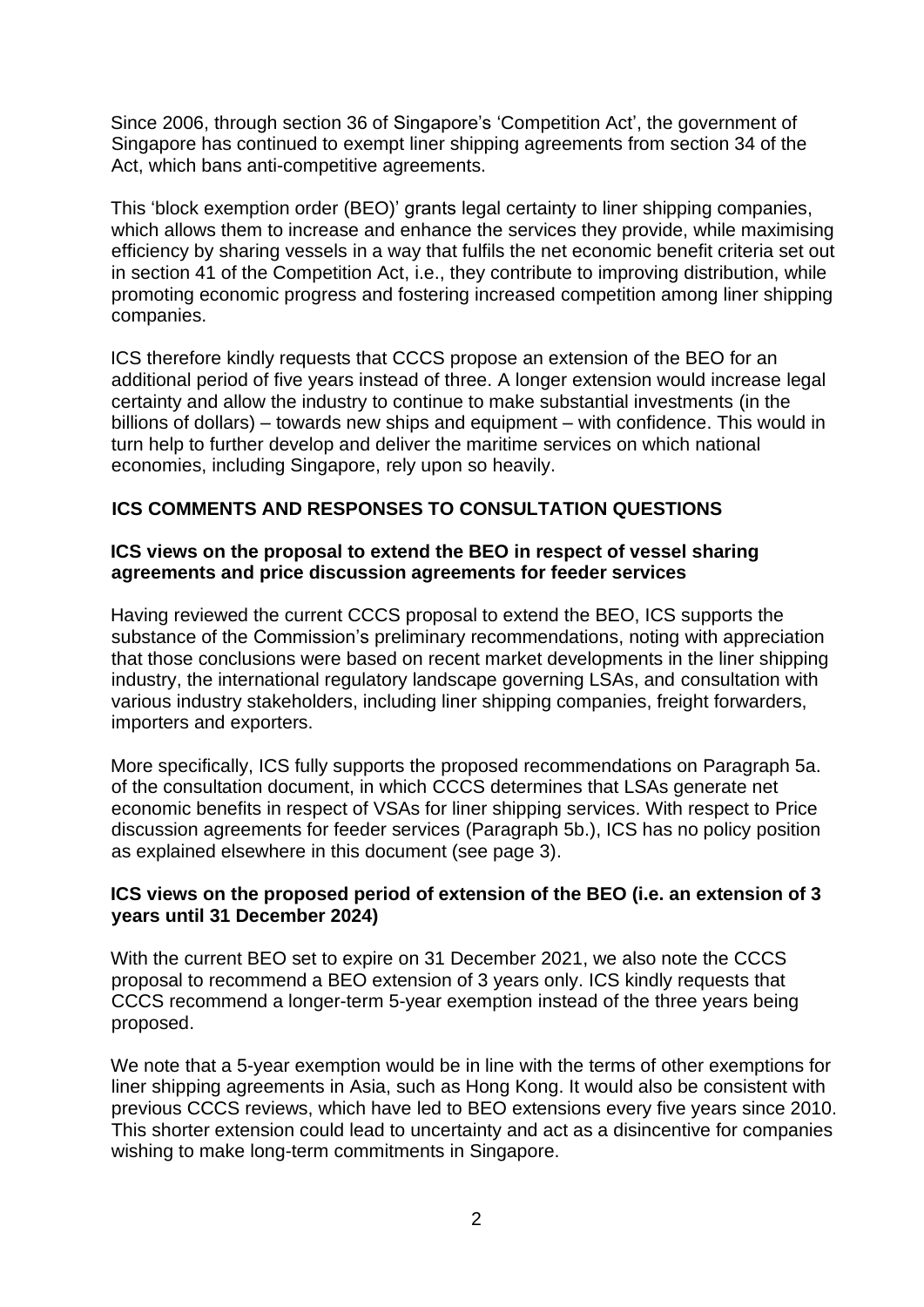# **ICS views on the impact of the proposed recommendation on the liner shipping business (i.e. has the impact been positive, negative, or neutral? Why?)**

# *Vessel Sharing Agreements (VSAs)*

The BEO is an invaluable tool that maximises efficiency in liner shipping that is ubiquitous and critical for the successful operation of the global water-borne containerised supply chain is vessel sharing.

As noted in the consultation document, VSAs allow for discussion and agreement on technical and operational arrangements regarding the provision of liner shipping services, such as coordination or joint operation of vessel services and exchange or charter of vessel space. Outlined below are some of the benefits derived from VSAs:

- Increased quality of service (connectivity and frequency);
- Cost efficiencies;
- Decreased costs of entry and expansion;
- Increased efficiencies in utilising port capacity; and
- Environmental benefits.

These enhancements to the levels of service, arising from liner shipping agreements (LSAs), continue to be passed on to shipping line customers – the shippers that move their goods in international trade, providing the backbone of the global economy – in Singapore and beyond, through a global maritime transport network that caters to the demands of international trade. By having one or more partners among which space on ships is shared, more carriers can offer scheduled services to more ports than those carriers could offer individually. The consolidated cargo volumes also allow carriers to deploy bigger, more efficient vessels, which the carriers could not deploy if they all were operating individually.

#### *Price Discussion Agreements for feeder operators*

ICS notes that, by and large, liner shipping companies engaged in long haul maritime trade have not participated in price discussion agreements for many years. As such, ICS has no policy position on the CCCS Proposal to extend the price discussion agreement exemption for feeder services, or on what should be the appropriate definition for feeder services under the BEO.

We note, however, that few "voluntary discussion agreements" between major carriers remain in effect, e.g. in Singapore.

#### **Other comments on the proposed recommendation: Impact of Covid-19 on LSAs**

We recall that in August 2020, the Singapore government extended the BEO by a single year (until 31 December 2021), to be able to consider more fully the impact of Covid-19 on LSAs, which might have been affected by the aftershocks of the pandemic. ICS notes that in the face of uncertainty brought about by Covid-19, the fundamental structure of the industry remains unchanged, i.e., the industry remains unconcentrated on a global basis, underpinned by intense competition among liner shipping companies, whether they share space on their ships or not.